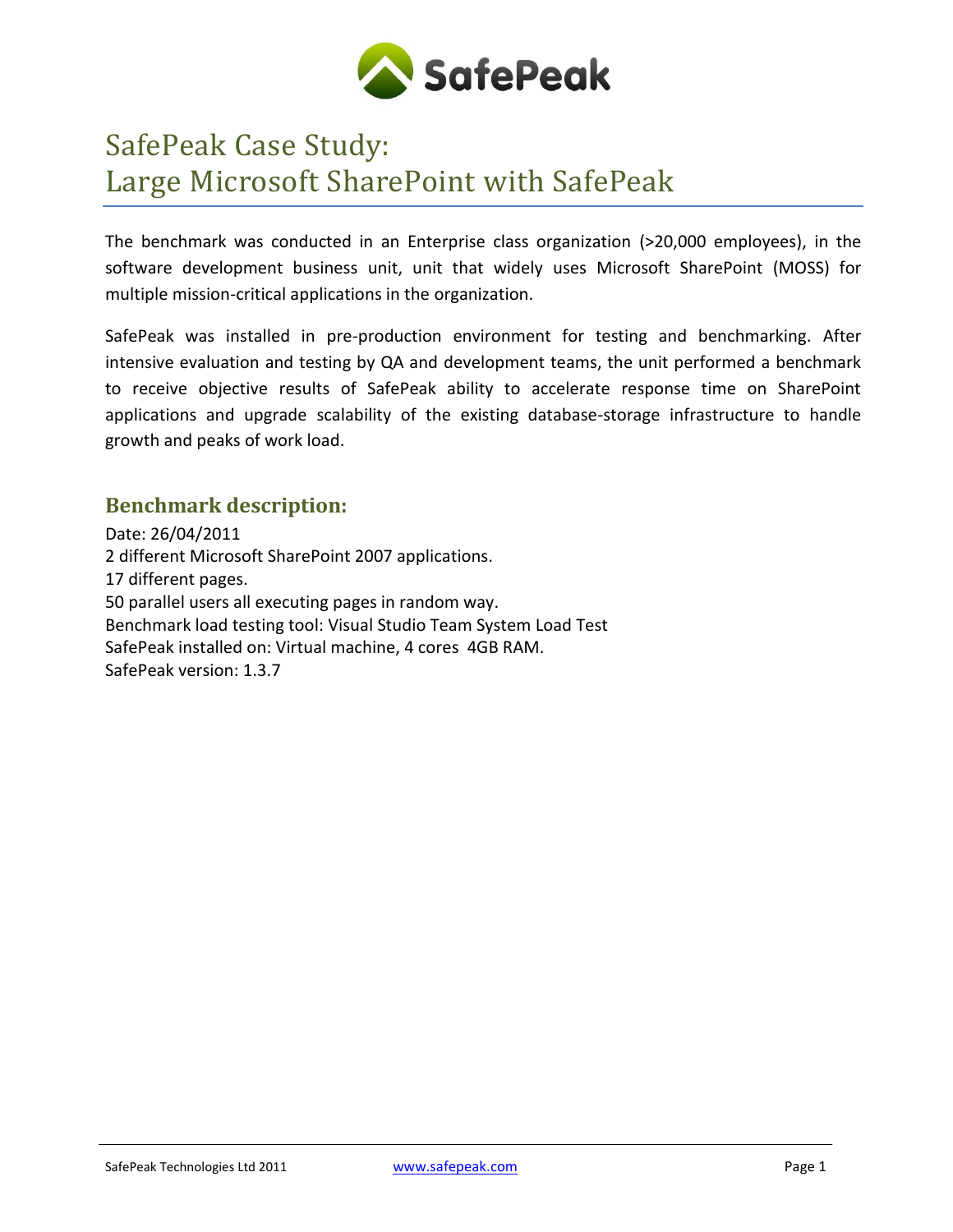

## **Benchmark results**

## **SQL Server (database) throughput metrics**

**CPU of SQL Server process on the database server (SafePeak enabled/disabled)**



This chart shows the % of Processor Time of the SQL Server process.

The chart in red color is the recording before SafePeak was integrated. The server shows high load taking significant portions of the server CPU.

The chart in green color is the recording after SafePeak was integrated and activated. CPU consumption was reduced on average by 75%, upgrading server capability to handle much higher load.



### **CPU of the database server (SafePeak enabled/disabled)**

This chart shows the % of Processor Time of the SQL Server Machine.

The chart in red color is the recording before SafePeak was integrated. The server shows high load taking significant portions of the server CPU.

The chart in green color is the recording after SafePeak was integrated and activated. CPU consumption was reduced on average by 71%, upgrading server capability to handle much higher load.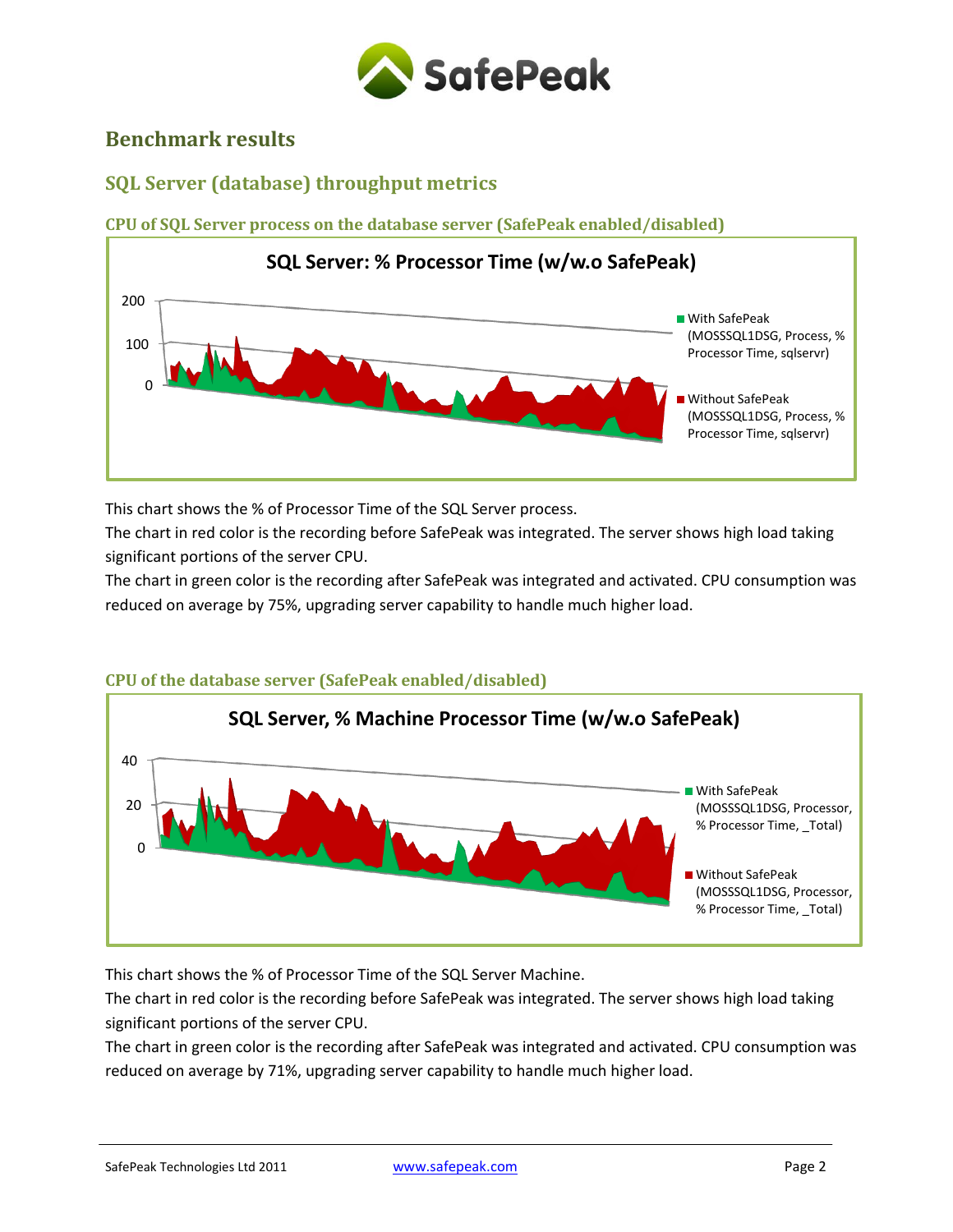

#### **Database IO Data Bytes/sec (SafePeak enabled/disabled)**



This chart shows the % of IO Data Bytes/second of the SQL Server process. This performance counter describes how much the machine (here the SQL Server) is using the storage devices to access data. Database servers have very high dependency on the speed and throughput of the IO. Specifically Microsoft SharePoint platform saves all data, including files (doc, excel, pdf, etc) in the SQL Server database, thus increase the IO consumption/load significantly.

The chart in red color is the recording before SafePeak was integrated. It shows high IO load, and especially high peaks or spikes of load.

The chart in green color is the recording after SafePeak was integrated and activated. IO consumption was reduced on average by 83%, upgrading significantly the server infrastructure capability to handle much higher load and effective performance of average IO access speed.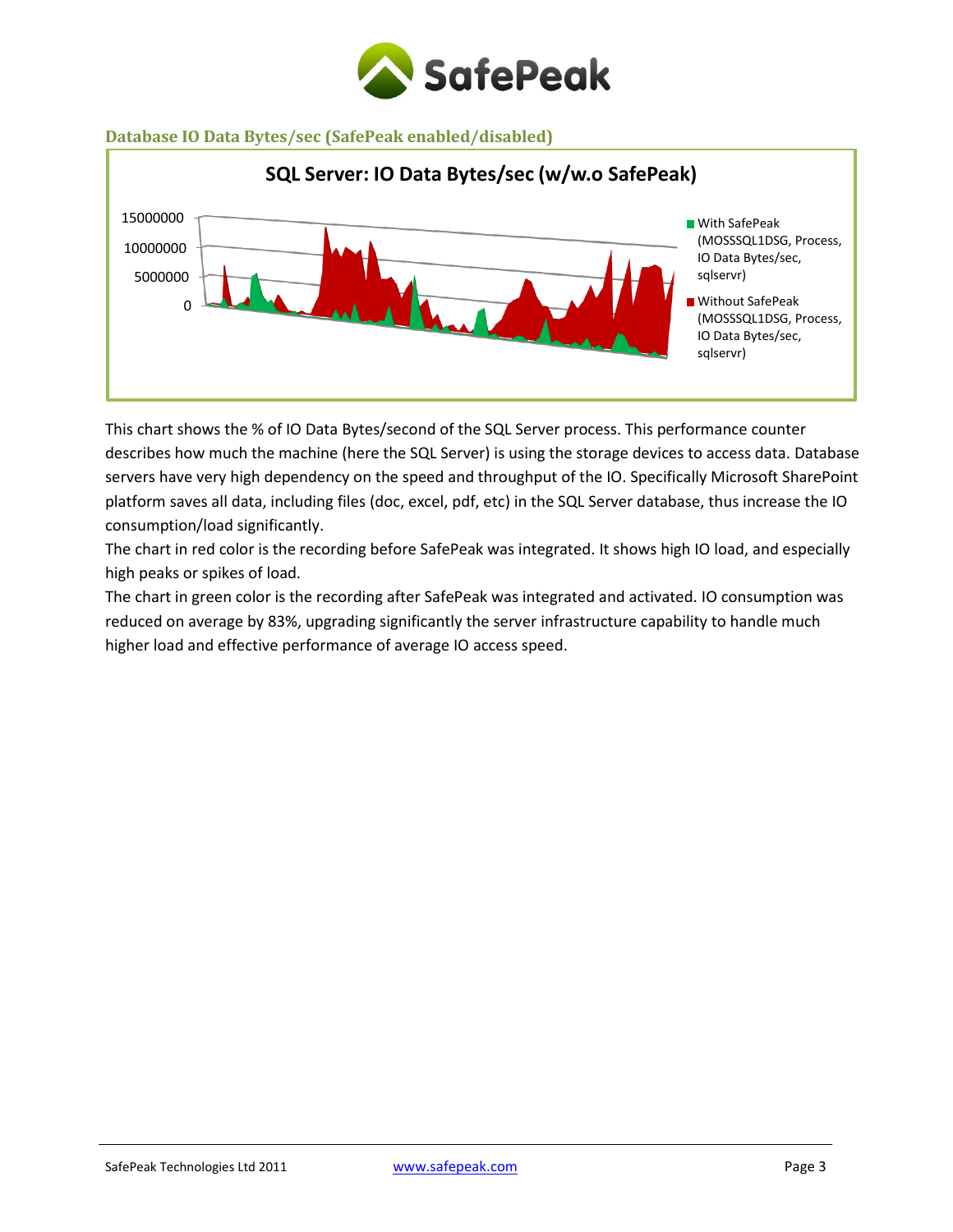

## **Application performance metrics**



**Average pages response time (seconds)**

The chart in red shows the original application response time.

The chart in green shows the new application response time, after SafePeak was enabled.



#### **Pages response time improvement (%)**

The chart in green shows the remaining response time percent (vs the original response time) for application SharePoint pages, after SafePeak was enabled.

The chart in orange shows the improvement percent of application response time for application SharePoint pages, after SafePeak was enabled.